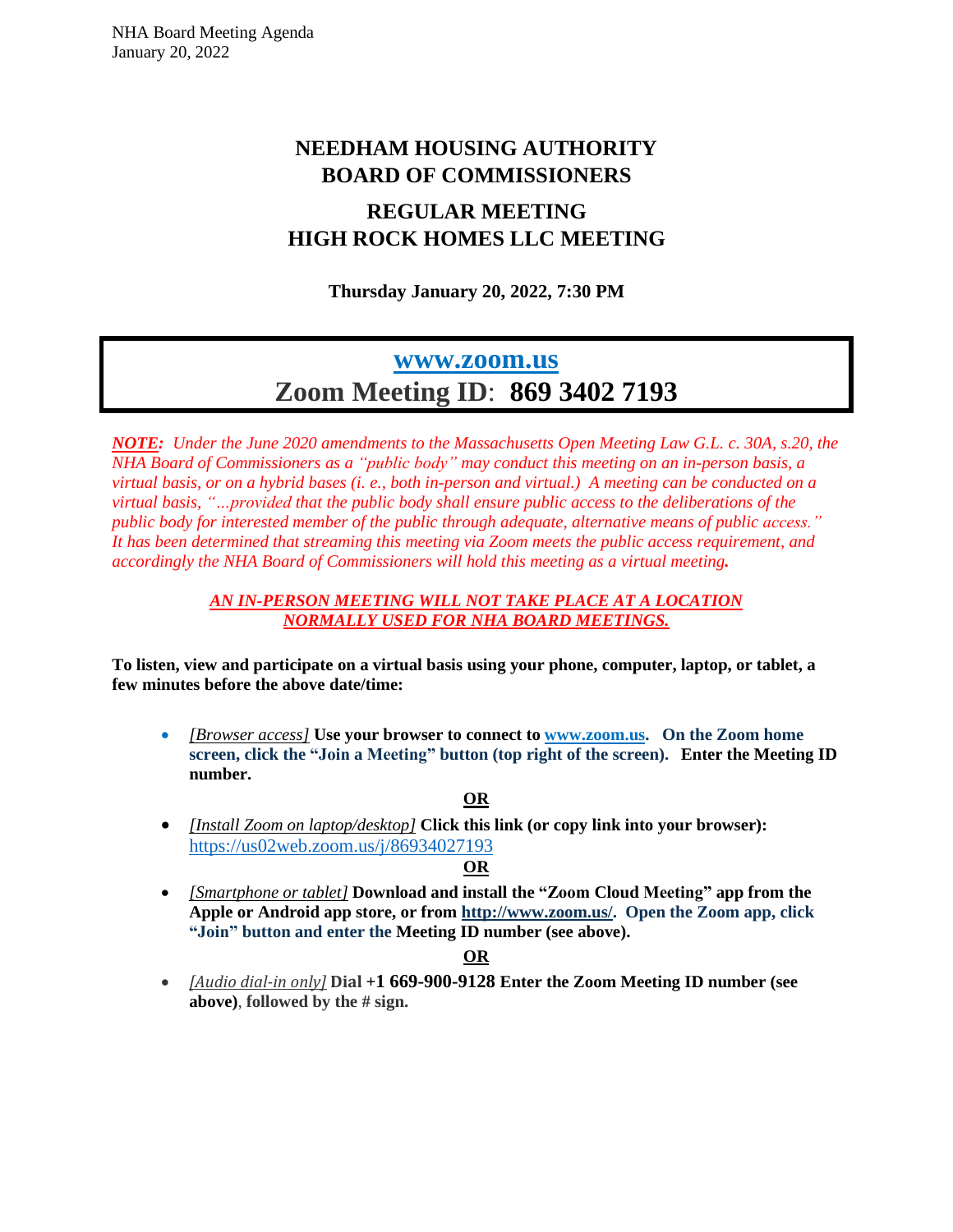#### **ROLL CALL TO CONVENE THE MEETINGS**

#### **COMMISSIONERS:** NHA STAFF:

Vice Chair Eleanor Evans Treasurer Ed Scheideler Commissioner Penny Kirk Commissioner Janice Bennett

Chair Reginald C. Foster Angie Medeiros, Executive Director & Secretary

**GUESTS:** Timothy Marciante, Marcum Accountants Paula Dickerman, Equal Justice Needham (EJN)

Adequate notice of this meeting has been provided by the Secretary of the Needham Housing Authority (NHA) by preparing a Public Notice dated January 14, 2022, setting forth the date, time and place of this meeting. Said notice was filed with the Clerk of the Town of Needham and provided to persons requesting it.

=========================================================================

# **AGENDA REGULAR NHA & HRH LLC BOARD MEETINGS**

**CHAIR'S ANNOUNCEMENTS** *(matters that could not be reasonably anticipated in advance of the meeting)***:**

#### **RESIDENT/TENANT INPUT:**

#### **AGENDA**

- A. Presentation & Review: 2020 NHA and High Rock Homes Audit Reports
- B. Annual Resident Survey (including survey info submitted by EJN)
- C. Status Update:
	- 1. COVID Pandemic Omnicron Spike (Medeiros)
	- 2. Freeze on Transfers unless an Emergency Case (Medeiros)
	- 3. Housing Plan Working Group (Scheideler)
	- 4. Community Planning Committee (Foster)
	- 5. Modernization & Redevelopment Initiative Update (Foster)
- D. Approval: Change order on the Chamber replacement door project
- E. Approval: NHA Bill/Check Warrant
- F. Approval: HRH LLC Bill/Check Warrant
- G. Information & Discussion: Executive Director's Report, Financial Report, Vacancy Report, Workorder Report.
- H. Presentation & Discussion: Executive Director 2021 Annual Performance Review & 2021 Goal Evaluation
- I. Review & Approval:
	- 1. 11/3/2021 & 11/8/2021 NHA Special Board Meetings Federal Property Repositioning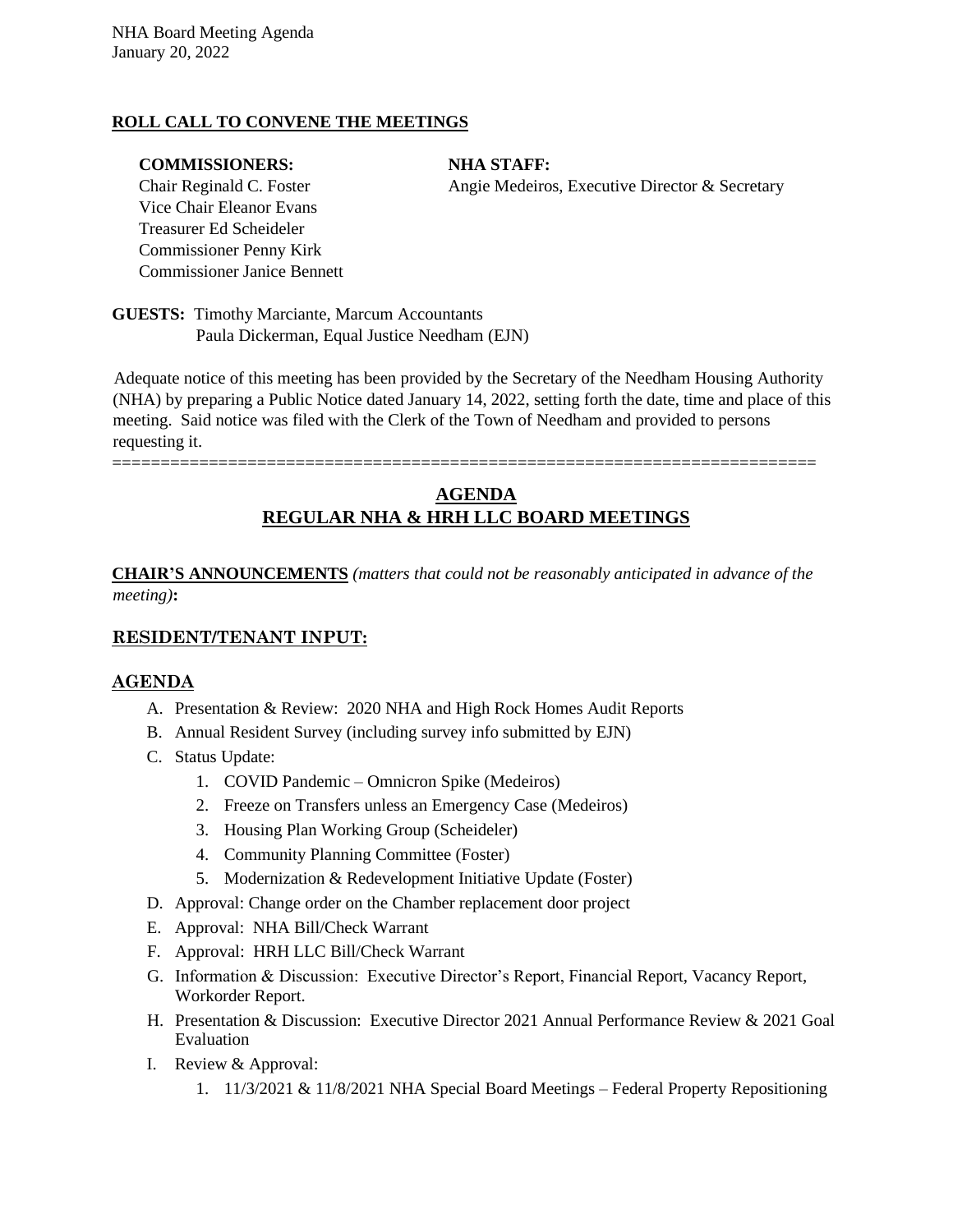- 2. 11/18/2021 Minutes of the NHA & HRH LLC Regular Board Meeting
- 3. 12/9/2021 Minutes of NHA Special Board Meeting 2022 NHA Budget
- 4. 12/16/2022 Minutes of NHA & HRH LLC Regular Board Meeting
- J. Status Update:
	- 1. After School Program Reboot
	- 2. NHA Office Relocation
- K. Discussion & Approval: Board Procedure Improvements
	- 1. Rules of Procedure 2021-1-14 Draft
	- 2. Adoption of Roberts Rules of Order
- L. Commissioner Scheideler's and Commissioner Kirk's proposed motions:
	- 1. "To start a monthly Grievance Process Status Report" (Kirk 11/2/2021)
	- 2. "To start a monthly Public Safety Officer Status Report" (Kirk 11/2/2021)
	- 3. "To reinstate the Resident Services Director's monthly report" (Kirk 11/2/2021)
	- 4. "To place Unit 42, Captain Robert Cook Drive, back online for rental purpose, with the following requirements:
		- a. The Needham Housing Authority administration staff will seek a new location vacating 28 Captain Robert Cook Drive, with the new location to be approved by the NHA Board of Commissioners
		- b. The Captain Cook Community Room will be moved from the current location, at #42, Into the space currently occupied by the NHA administration staff, at 28 Captain Robert Cook Drive
		- c. The Captain Cook Community Room will continue to host the Cook's Bridge After School Program within the new location at 28 Captain Robert Cook Drive
		- d. All necessary improvements will be completed and is determined ready for occupancy before the Community Room is approved by the NHA Board of Commissioners
		- e. Unit #42 will not be placed online, for rental, until the Captain Cook Community Room, with the Cook's Bridge After School Program, is moved into the new location at 28 Captain Robert Cook Drive." (Scheideler 12/1/2021)
	- 5. "To have two 1 ½ hour [regular NHA Board] meetings per month because we have not finished the agenda for the last several meetings." (Scheideler 12/4/2021)
	- 6. "To rescind the 12/9/2021 NHA Board vote approving the 2022 NHA Budget" (Scheideler 2019-12-19)
	- 7. "To rescind the 12/9/2021 NHA Board vote regarding the 2022 NHA Budget authorizing \$70,000 [to fund an offsite office for NHA staff]." (Kirk 2021-12-21)
	- 8. "To rescind the motion to adopt the NHA 2022 budget, which included funding of \$70,000 for the purpose of leasing an off-campus office space." (Scheideler 2021-12-23)
	- 9. "To request that the Chair prepare a list of day-to-day examples, for clarification and cooperation, of activities that the Commissioners are not supposed to get involved in." (Scheideler 2021-12-27)